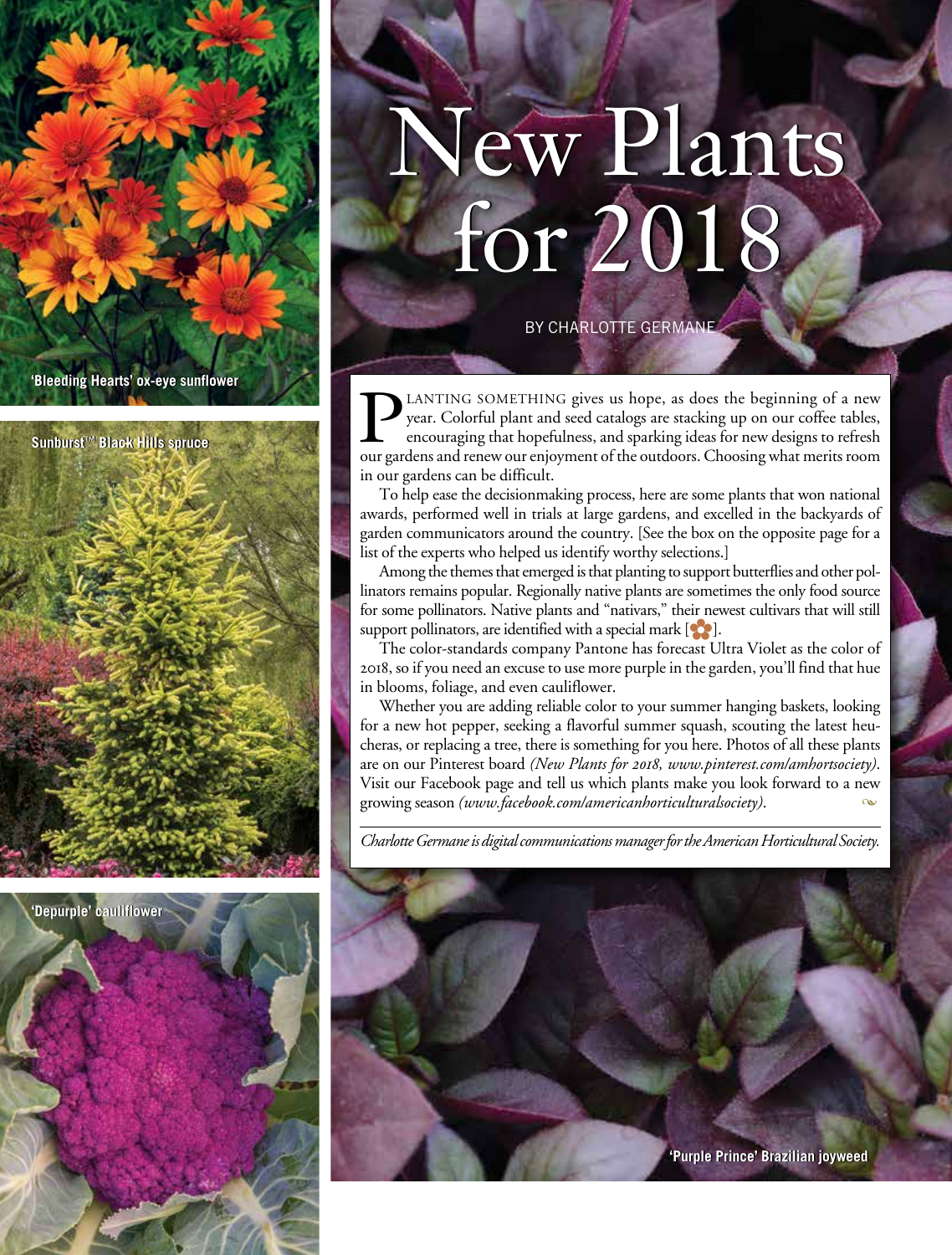The following professionals in the horticultural field shared their experience for this article: **Niki Jabbour**, garden book author and radio host in Halifax, Nova Scotia; **Mark Dwyer**, director of horticulture at Rotary Botanical Gardens in Janesville, Wisconsin; **Denny Schrock**, lecturer and Master Gardener Coordinator at Iowa State University in Des Moines; **Susan Morrison**, garden designer and author in the San Francisco Bay area; **Kylee Baumle**, garden author in northwest Ohio; **Stephanie Cohen**, garden writer and horticulture professor in Collegeville, Pennsylvania; **Rebecca Sweet**, garden designer and author in northern California; **Denise Schreiber**, greenhouse manager/ horticulturist at Allegheny County Parks in Pittsburgh, Pennsylvania; **Shawna Coronado**, garden author in the Chicago, Illinois, area; **Lorraine Ballato**, garden writer and horticulturist in the Berkshires of Massachusetts; and **Susan Martin**, garden writer and speaker in Holland, Michigan.

## ANNUALS & TENDER **PERENNIALS**

A compact variety of **Brazilian joyweed**  *(Alternanthera brasiliana)*, **'Purple Prince'** was a standout at trial gardens across the country. Mark Dwyer calls it "an excellent edging plant or container element with dark maroon, glossy foliage." It mounds to 16 inches tall and 20 inches wide. Grow it in full or part sun; drought tolerant. USDA Hardiness Zones 9–11, AHS Heat Zones 12–1. PanAmerican Seed.

**Supertunia**® **Lovie Dovie**™ boasts heatloving, large white flowers with magenta stripes. This **petunia** hybrid earned four Best of Show wins at major trial gardens. Rebecca Sweet appreciated the continuous blooms that were still going as the autumn leaves fell. Mark Dwyer says it had "impact from both near and far." Trailing up to 30 inches, and growing to 12 inches tall, it can be used as a filler or spiller in containers, or at the front of a bed, in part to full sun. Zones 10–11, 12–1. Proven Winners.

Denny Schrock says **Mega Bloom 'Orchid Halo' periwinkle** *(Catharanthus roseus)* "lived up to its name, bearing extra-large lavender flowers with a contrasting white center on glossy, deep green foliage." This mounding, 13-inch-tall plant thrives in full-sun containers or landscape beds and is a 2017 All-America Selections (AAS) national winner. Mark Dwyer notes its "unbelievable heat tolerance and disease resistance." Zones 10–11, 12–1. AmeriSeed, Jung Seed.





**FloriGlory**® **Diana Mexican heather** *(Cuphea hyssopifolia)* won a 2018 AAS national award for its abundant and unusually large magenta flowers and deep green foliage. Denise Schreiber calls this sun-loving, drought-tolerant plant, which stays compact at 10 to 12 inches tall, "ideal for landscape use. " Zones 8–11, 12–1. Westhoff.





**'Gypsy White Improved'** is a bigger and better **baby's breath** *(Gypsophila muralis)* that Denise Schreiber describes as "a winner from the get go" and "extremely floriferous." Mounding up to 10 inches, this 2018 AAS national winner looks good in containers or the landscape, and can be used fresh or dried in arrangements. Zones 10–11, 12–1. Sakata Seed Corporation.

For a summer container of rosy red, try a mass of trailing **Superbells**® **Double Ruby**. Lorraine Ballato says this *Calibrachoa* hybrid was "a stand-out with great color and form." In part to full sun, this foot-tall plant can trail up to two feet. Zones 9–11, 12–1. Proven Winners.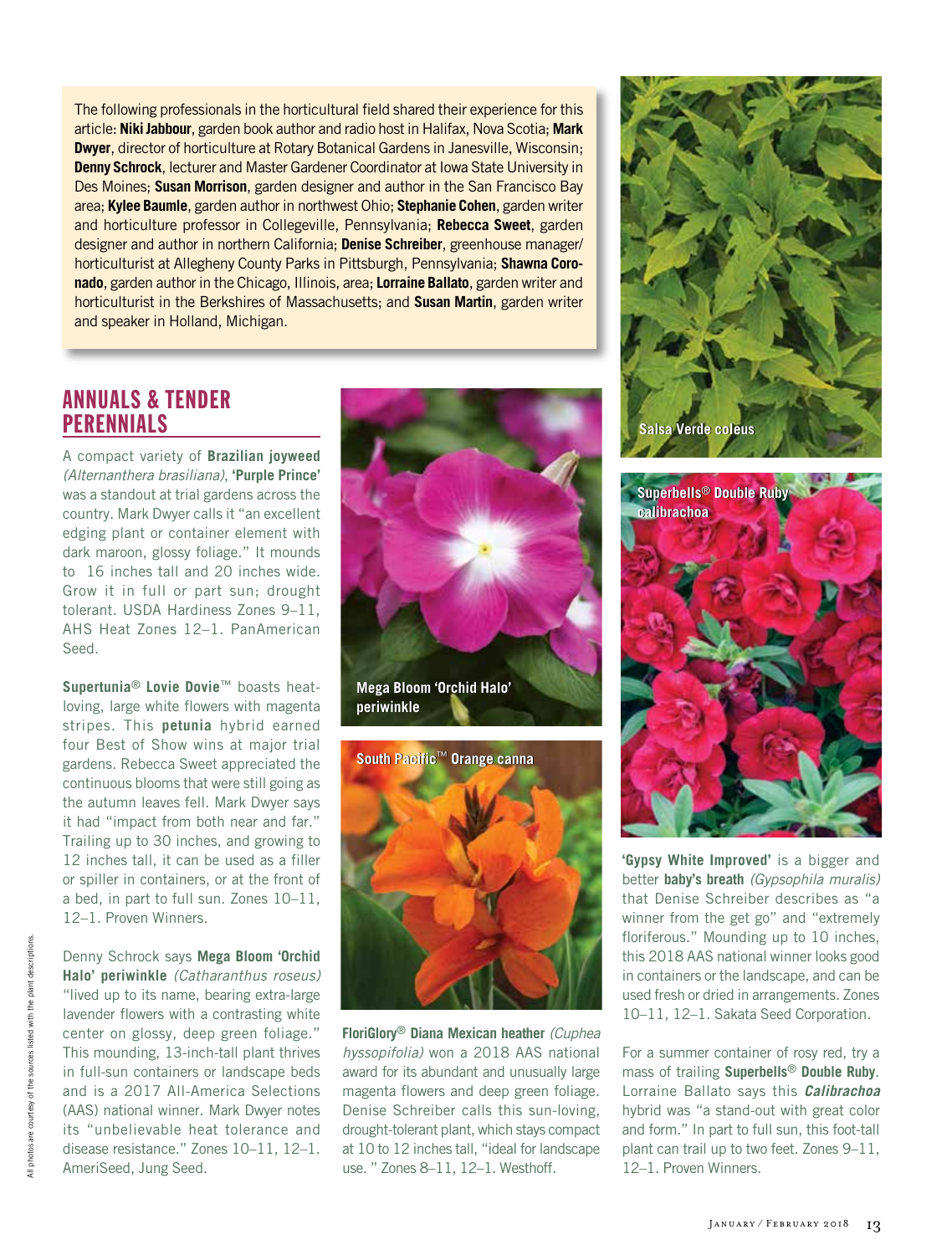Chartreuse is a useful accent in many plantings, and the narrow-leafed foliage of **Salsa Verde coleus** *(Solenostemon scutellarioides)* can be an interesting addition. Never exceeding 18 inches tall and wide, its color is most vivid in sun and darkens to lime in light shade. Mark Dwyer hails it as "an eye-catching variety that has impact as a specimen, in a grouping, or contributing in a container." Zones 11–11, 12–1. Ball Seed.

**South Pacific**™ **Orange canna** *(Canna generalis)* is a 2018 AAS national award winner. The branching, three-to-five-foot stems support numerous orange flowers that bloom over a long period in summer. Denise Schreiber describes this selection as "very uniform in height, making it ideal for large displays or just in containers." Zones 8–11, 12–1. Takii & Co., Ltd.

## **PERENNIALS**

The trial gardeners sang a chorus of praise for **Rockin'**™ **Playin' the Blues**® **salvia**  developed from a cross between *Salvia longispicata* and *S. farinacea*. Kylee Baumle grew it in full sun in a container where "it stole the show" with its two- to four-foot-tall stalks of continuous flowers. For Lorraine Ballato, it "delivered fantastic color with no maintenance, and drew bees right into November." Zones 7–10, 10–4. Proven Winners.

A 10-inch mound of vibrant red-violet foliage makes *Heuchera* **Primo**™ **'Wild Rose'** a star for shade gardens. Pale pink flowers bloom on burgundy stems up to 20 inches above the foliage. "The color glowed from a distance and the plant nearly doubled in size over the growing season," says Susan Martin. Mark Dwyer pronounces it a "superb selection with a long future ahead and few competitors for its vivid foliage." Zones 4–9, 9–4. Proven Winners.

**'Bleeding Hearts'**, a new **ox-eye sunflower**  *(Heliopsis helianthoides* var. *scabra)*, is the first selection without a hint of yellow in the flowers. Throughout the late summer and early fall, the flowers change color from scarlet to orange-red and finally bronze. Grow in full sun as a cut flower or to attract pollinators. Zones 3–9, 9–3. Jelitto Perennial Seeds.







**Big Time Blue** is a compact **English lavender** *(Lavandula angustifolia)* with large, earlyblooming flowers. Denise Schreiber says the "extremely fragrant" heavy bloomer did well even in a wet Pittsburgh summer. Growing up to two feet tall and wide, this lavender needs full sun and good drainage; it may rebloom following a summer trim. Zones 5–8, 8–1. Concept Plants.

Susan Morrison praises **'Ritzy Rose' yarrow** *(Achillea millefolium)* as "the hands-down winner" of her 2017 plant trials. Although Morrison's California garden is hotter than recommended, she says the plant's deeprose flowers with a lighter-colored eye bloomed non-stop May through November. The 14-inch mounded habit makes it ideal for small spaces. This drought-tolerant, deer-resistant yarrow grows best in full sun. Zones 3–9, 9–1. Rozanne & Friends.

The eye-catching clusters of dangling aqua-blue flowers no doubt helped *Corydalis flexuosa* **'Porcelain Blue'** win the 2017 Farwest Award of Merit. Although most corydalis varieties tend to go dormant in the summer, this one blooms repeatedly from early spring through fall. Its deeply lobed, blue-green foliage is also attractive. It forms 10-by-12 inch clumps in part shade. Zones 6–8, 8–6. PlantHaven International, Inc.

**Sneezeweed** *(Helenium* spp.) is a lanky colorful summer bloomer that usually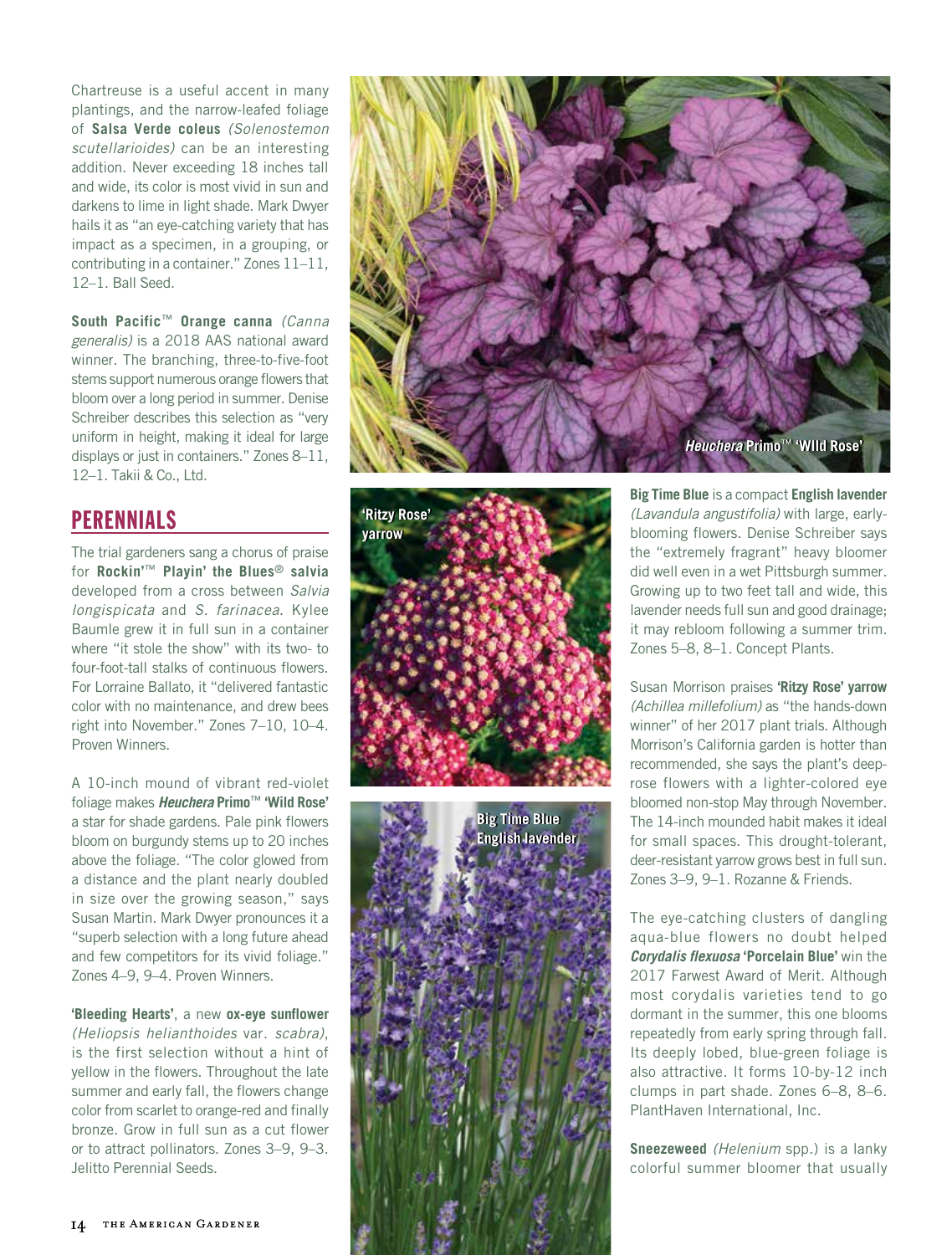

needs staking. Not so for **Mariachi**™ '**Bandera'**, a hybrid dwarf variety that reaches only 15 inches tall and wide. It produces prolific daisylike red flowers with a yellow halo. Grow it in full sun. Zones 3–9, 9–1. Plants Nouveau.

For short accents of brilliant blue in a rock garden or trough, try **'Bella Alpinella'**  a selection of **summer gentian** *(Gentiana septemfida* var. *lagodechiana)* that forms a four-inch-high compact cushion topped by upright blue flowers from mid to late summer. Plant in part shade where summers are hot. Zones 3–7, 7–1. Jelitto Perennial Seeds.

**'Plum Dazzled'** is the latest hardy **sedum**  in the SunSparkler® series. Topping out at eight inches tall, it offers season-long interest with purple foliage followed by dense clusters of raspberry-pink flowers from mid- to late summer. Plant this clump-former in full sun as a groundcover, in containers, or to edge a border. Zones 4–9, 9–4. Garden Solutions, Concept Plants.

#### SHRUBS & TREES

Add an RHS Chelsea Flower Show Plant of the Year to your garden with **Miss Saori mophead hydrangea** *(Hydrangea macrophylla)*. This 2014 prize winner is only now becoming widely available in the United States. The double bicolor



flowers, with dark rose margins and white centers, are set off by burgundy foliage in spring and fall. Flowering begins in June and continues into early fall. This compact shrub grows to 40 inches tall and wide, making it a good choice for a container or a border in part shade to full sun. Zones 5–9, 9–5. Concept Plants.

The crowd-pleasing combination of burgundy foliage and violet flowers on **Black Diamond**® **Purely Purple**™ **crape myrtle** *(Lagerstroemia indica)* earned it the People's Choice Best in Show award at the 2017 Farwest Show. This small tree or large shrub reaches 10 to 12 feet



tall and eight feet in diameter. It blooms from early summer until frost in full sun. Drought tolerant once established. Zones 7–9, 9–7. J. Berry Nursery.

The flower color of the new **Coral Knock Out**® **rose** *(Rosa* 'Radral') intensifies in hot and humid weather. Grow this fourfoot-by-four-foot shrub rose in full sun on its own or as part of a hedge. Blooms from spring to fall. Zones 5–10, 10–5. Star Roses and Plants.

Enjoy early fall flowers from **October Magic**® **Rose**™ **camellia**. With its columnar habit, you can easily tuck this shrub in a spare sunny or partly shaded



spot. Topping out at six to eight feet tall, it will provide masses of salmonpink, double flowers. Zones 7–9, 9–7. Southern Living Plant Collection, Sunset Western Garden Collection.

**with the Joker<sup>®</sup>** ('Hoogi021') is a compact variety of **ninebark** *(Physocarpus opulifolius)*, a native shrub. It features burgundy foliage and pale-pink, buttonlike flowers. Blooming from spring into early summer, it grows to four feet tall and wide in part shade to full sun. Zones 3–7, 7–1. Monrovia.

Newly available in the United States is **Imogen** ('Austritch'), a frilly, pale-yellowflowered **shrub rose** with mild fragrance from English breeder David Austin. The upright, floriferous rose grows to over four feet tall and three feet wide in full sun. Zones 5–9, 9–1. David Austin Roses.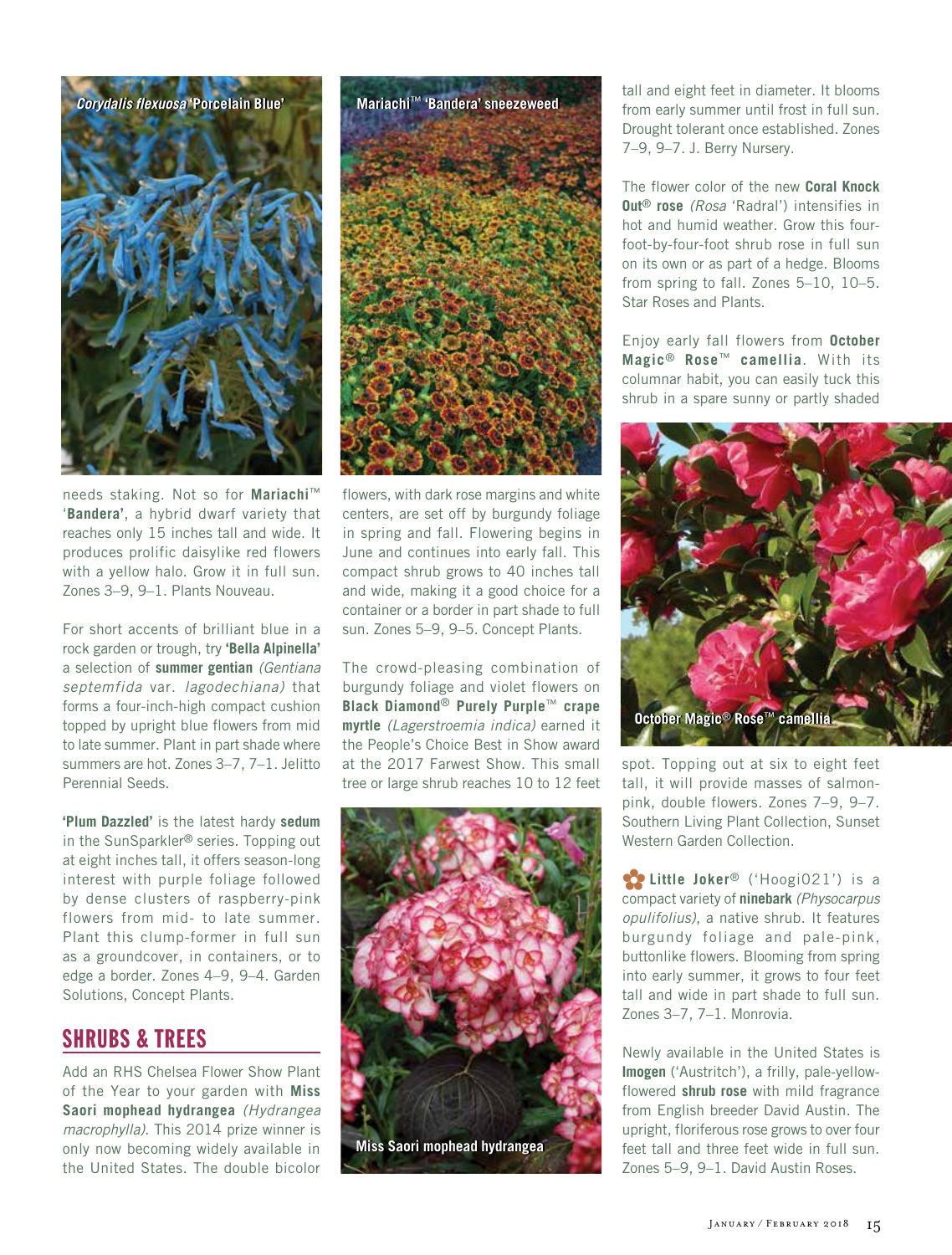



**Wesa de Maya' Southwest Heritage Oak**™ *(Quercus* 5*undulata)* won the 2017 Farwest Best of Show award. Suited to dry conditions in the West and Southwest, this hybrid oak developed by Allan Taylor will grow to 25 feet tall and 20 feet wide on grafted rootstock. It features unusually-shaped blue-green leaves. Zones 5–8, 8–5. Heritage Seedlings & Liners, Inc.

Rutgers University researchers have made a breakthrough with **Scarlet Fire**® ('Rutpink'), a selection of Asian **kousa** 



**dogwood** *(Cornus kousa)* that offers deep-pink color in its floral bracts in late spring. A slow grower, it can eventually reach a height of 25 feet and spread of 20 feet. Grow in full sun to part shade; heat tolerant. Zones 5–8, 8–5. Rare Find Nursery, Spring Hill Nurseries.

In the winter landscape, the goldenyellow branch tips of **Sunburst**™ ('MonChet'), a selection of **Black Hills spruce** *(Picea glauca* var. *densata)* appear to glow. This pyramidal-shaped evergreen will grow slowly to a mature size of 35 to 50 feet tall and 10 to 25 feet in diameter. Full sun and moist but free-draining soil. Zones 2–7, 7–2. Monrovia.

# EDIBLES

Denny Schrock says the outstanding flavor of **'Midnight Snack'** has made it his favorite **cherry tomato** *(Solanum lycopersicum)*. Niki Jabbour in Nova Scotia appreciates the early harvest (65 to 70 days) and continuous production of this indeterminate tomato, which is a 2017 AAS national winner. Shawna Coronado loves the bright red color with purple-black overlay. Matures in 65 to 70 days after transplant. Zones 11–11, 12–1. PanAmerican Seed.

If you like unusually-colored vegetables, **'Depurple' cauliflower** *(Brassica oleracea* var. *botrytis)* features cool purple florets. Denny Schrock says this 18-inch-tall selection provides a splash of color on raw veggie



platters. Sprinkle the florets with lemon juice or vinegar to retain the attractive hue when cooked. Matures in 80 to 100 days. Zones 0–0, 8–1. W. Atlee Burpee & Company.

Stephanie Cohen says **'Chivette'**, a new **chive** *(Allium* sp.) selection bred to be less likely to self-sow, is equally at home in a rock garden, herb garden, container, or perennial border. Foot-tall clumps of edible tubular leaves form first, followed in early summer by terminal clusters of (also edible) lavender flowers. Zones 4–9, 9–1. Intrinsic Perennial Gardens.